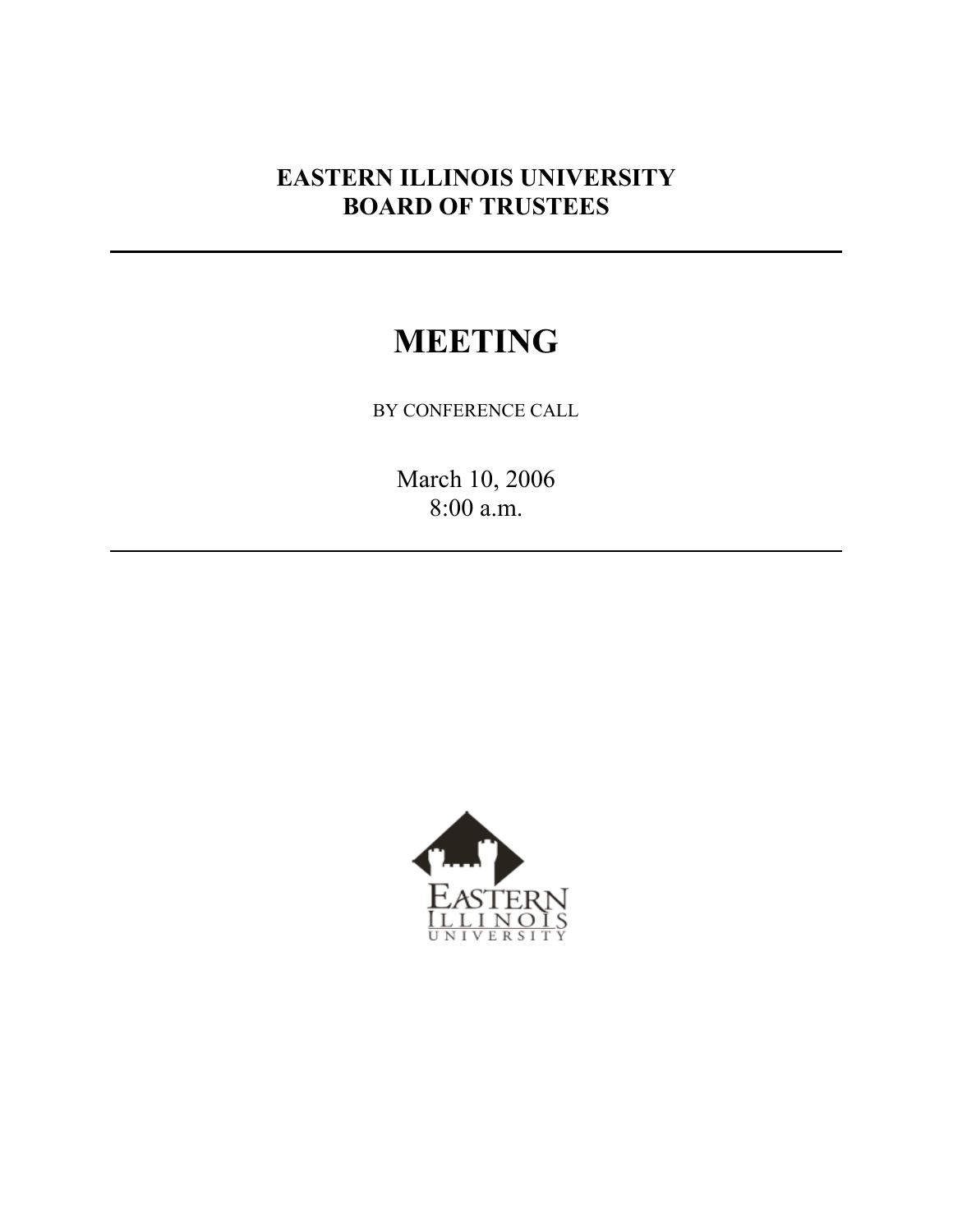## Table of Contents

## I. ACTION ITEMS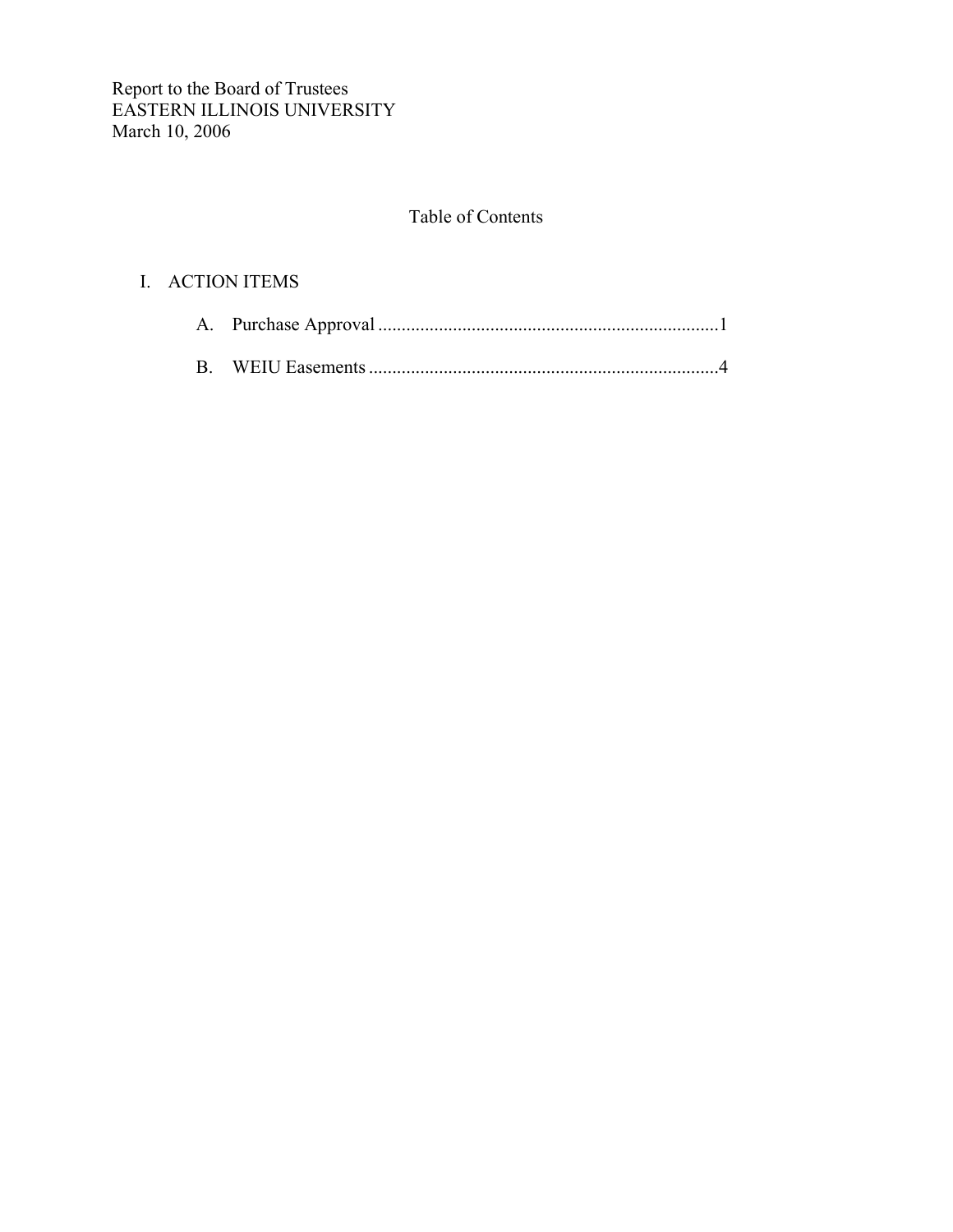## I. ACTION ITEMS:

## A. **Expenditure Recommendations for Purchases of \$250,000 or More**

- **1) Purchase Item:** Martin Luther King, Jr. University Union Chilled Water Loop Extension and Ventilation Upgrades
- **Description/Explanation:** This project includes all labor and materials to demolish existing chillers, air handlers and cooling towers on the original University Union building that have outlived their useful lives. This section of the facility would then be connected to the campus chilled water loop to provide reliable cooling. New air handling units would also be installed to improve ventilation and the delivery of heating and cooling in the building. Finally, new controls would be installed to ensure reliable delivery of heating and cooling within the building.

## **Cost:** \$714,349.00 (including \$64,941.00 contingency) as follows:

| Heating           | \$368,990.00 |
|-------------------|--------------|
| Ventilation       | 198,985.00   |
| Electrical        | 60,913.00    |
| Asbestos          | 20,520.00    |
| Contingency (10%) | 64,941.00    |
| Total             | 14.349.00    |

## **Recommended Contractors:**

| <b>Heating Contractor:</b> | Reliable Plumbing & Heating Co.<br>Savoy, IL          |              |
|----------------------------|-------------------------------------------------------|--------------|
| Cost:                      | \$368,990.00                                          |              |
| <b>Summary of Bids:</b>    | Reliable Plumbing & Heating Co<br>Savoy, IL           | \$368,990.00 |
|                            | Nogle & Black Mechanical, Inc.<br>Urbana, IL          | \$400,700.00 |
|                            | A & R Mechanical Contractors, Inc.<br>Urbana, IL      | \$417,462.00 |
|                            | McWilliams Mechanical Services, Inc.<br>Champaign, IL | \$441,400.00 |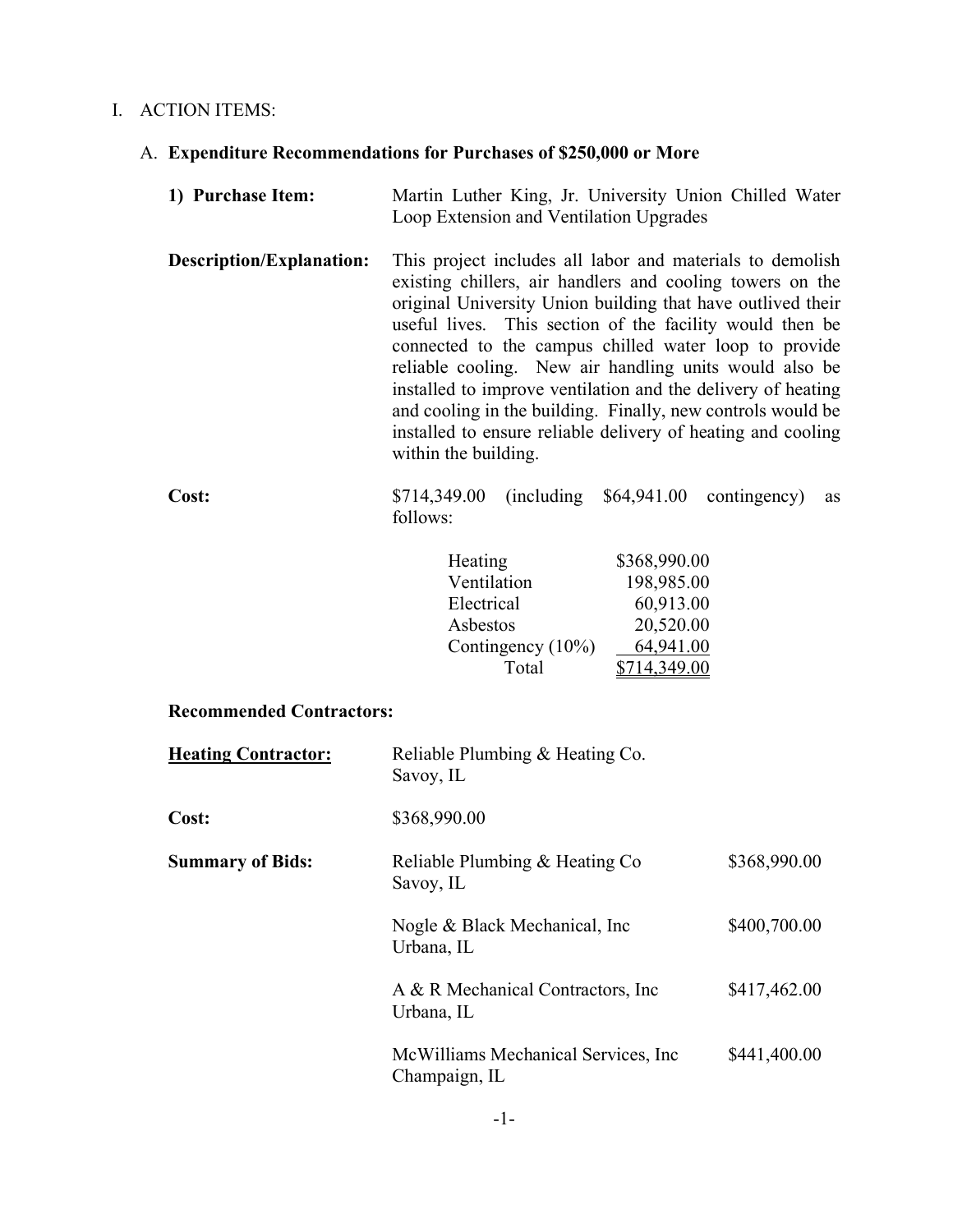| <b>Heating Contractor (Continued)</b>                                                  |                                                      |                |  |  |  |
|----------------------------------------------------------------------------------------|------------------------------------------------------|----------------|--|--|--|
|                                                                                        | Industrial Mechanical, Inc.<br>Mattoon, IL           | Incomplete Bid |  |  |  |
|                                                                                        | Nine (9) companies did not respond                   |                |  |  |  |
| <b>Ventilation Contractor:</b>                                                         | Industrial Services of Illinois, Inc.<br>Mattoon IL  |                |  |  |  |
| Cost:                                                                                  | \$198,985.00                                         |                |  |  |  |
| <b>Summary of Bids:</b>                                                                | Industrial Services of Illinois, Inc.<br>Mattoon, IL | \$198,985.00   |  |  |  |
|                                                                                        | A & R Mechanical Contractors, Inc.<br>Urbana, IL     | \$211,945.00   |  |  |  |
|                                                                                        | Reliable Plumbing & Heating Co<br>Savoy, IL          | \$243,090.00   |  |  |  |
|                                                                                        | S.M.C., Inc.<br>Terre Haute, IN                      | \$261,000.00   |  |  |  |
|                                                                                        | Nogle & Black Mechanical, Inc.<br>Urbana, IL         | \$272,500.00   |  |  |  |
|                                                                                        | Three (3) companies did not respond                  |                |  |  |  |
| <b>Electrical Contractor:</b>                                                          | Commercial Electric, Inc.<br>Mattoon, IL             |                |  |  |  |
| <b>Cost:</b>                                                                           | \$60,913.00                                          |                |  |  |  |
| <b>Summary of Bids:</b>                                                                | Commercial Electric, Inc.<br>Mattoon, IL             | \$60,913.00    |  |  |  |
|                                                                                        | Anderson Electric, Inc.<br>Mattoon, IL               | \$81,550.00    |  |  |  |
|                                                                                        | Three (3) companies did not respond                  |                |  |  |  |
| <b>Asbestos Abatement Contractor:</b><br>United Thermal Industries, Inc.<br>Marion, IL |                                                      |                |  |  |  |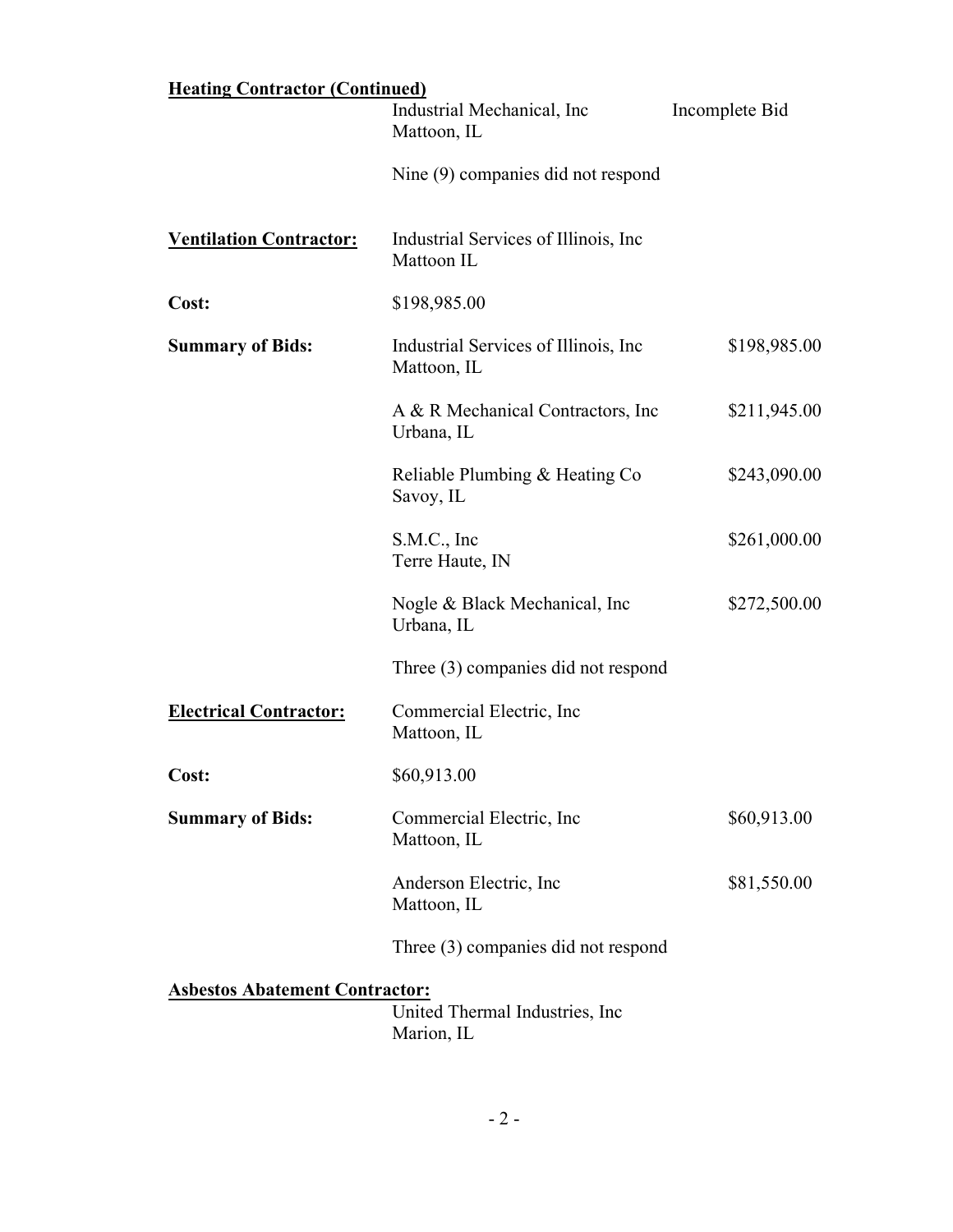| <b>Asbestos Abatement Contractor (Continued)</b> |                                                                                            |             |
|--------------------------------------------------|--------------------------------------------------------------------------------------------|-------------|
| Cost:                                            | \$20,520.00                                                                                |             |
| <b>Summary of Bids:</b>                          | United Thermal Industries, Inc.<br>Marion, IL                                              | \$20,520.00 |
|                                                  | Envirotech, Inc.<br>St. Louis, MO                                                          | \$28,404.00 |
|                                                  | Schemel-Tarrillion, Inc.<br>Perryville, MO                                                 | \$28,970.00 |
|                                                  | Freeman Environmental Services, Inc.<br>Herrin, IL                                         | \$40,061.00 |
|                                                  | Midwest Asbestos Abatement Corporation \$45,469.00<br>St. Peters, MO                       |             |
|                                                  | General Waste Services, Inc.<br>Alton, IL                                                  | \$62,871.00 |
|                                                  | Eight (8) companies did not respond<br>One (1) bid was received too late for consideration |             |
| <b>Fund Source:</b>                              | <b>Local Funds</b>                                                                         |             |

**It is recommended that the Board of Trustees approve this purchase item.**